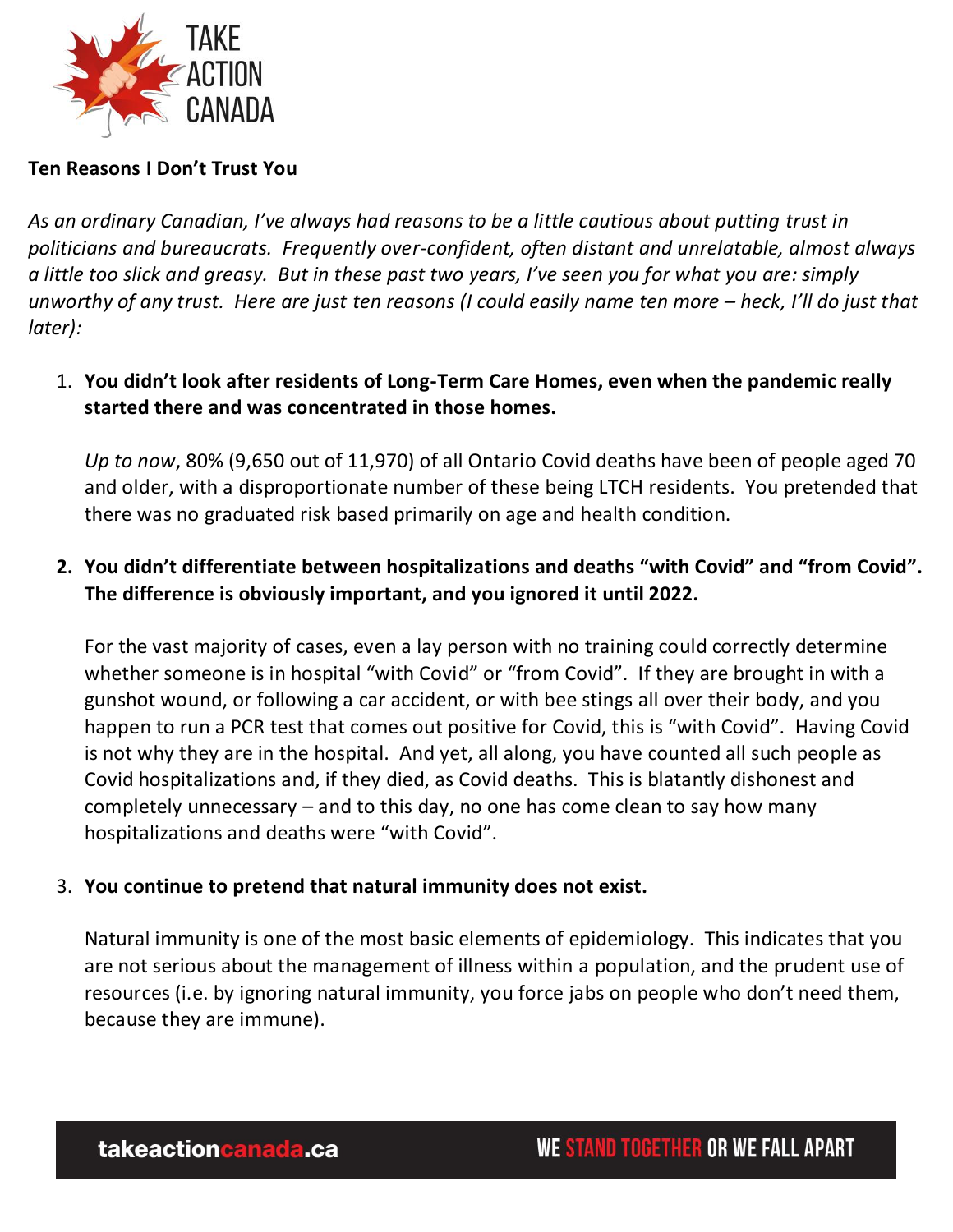

### 4. **Even if we assume that the Covid jabs are safe, they are definitely** *not* **effective vaccines.**

You told us that the Covid jab prevents infection; it is not true. You told us that the Covid jab prevents transmission; it is not true. You told us that the Covid jab prevents hospitalization and death. It is not true. Not one of these things is true, and yet you still want to force the Covid jab on everyone.

### 5. **You have ignored clear data from all the places that took different approaches to you.**

Even now, you continue to pretend that you cannot look to places like Sweden, South Africa and Florida and learn anything relevant to managing your public health response in a sane, sensible, calm and holistic manner. You refuse to consider that maybe your decisions and interference have made the problems worse. For example, if barely 30% of South African adults are "vaccinated" and they've had a mild Omicron wave, why would *more* Covid jabs be the answer in Ontario with well over 85% of adults "vaccinated"? Especially when those "vaccinated" are getting infected just as much as the "unvaccinated"?

## 6. **You have pretended that the negative consequences of the policies you employed in response to Covid do not exist, or do not matter.**

Unemployment, especially amongst poor and working class people, has been ignored. The decline in mental health (resulting in depression and suicide), domestic and drug abuse, and child neglect and abuse that accompanies the economic impact of lockdown and the isolation of lockdown have been ignored, dismissed or minimized. As have all the developmental harms suffered by children. No serious consideration has been given to what it will take to recover the proper functioning of and trust in our social institutions – political parties, public health, police, teachers, doctors, courts, legislatures, sports codes, human rights bodies, etc.

### 7. **Your models have been wrong time and time again.**

Your models took into account the interventions that they recommended, and they were still wrong. At no point did you take public accountability of just how garbage your models were. And you haven't stopped modelling with the same garbage teams producing the same garbage models.